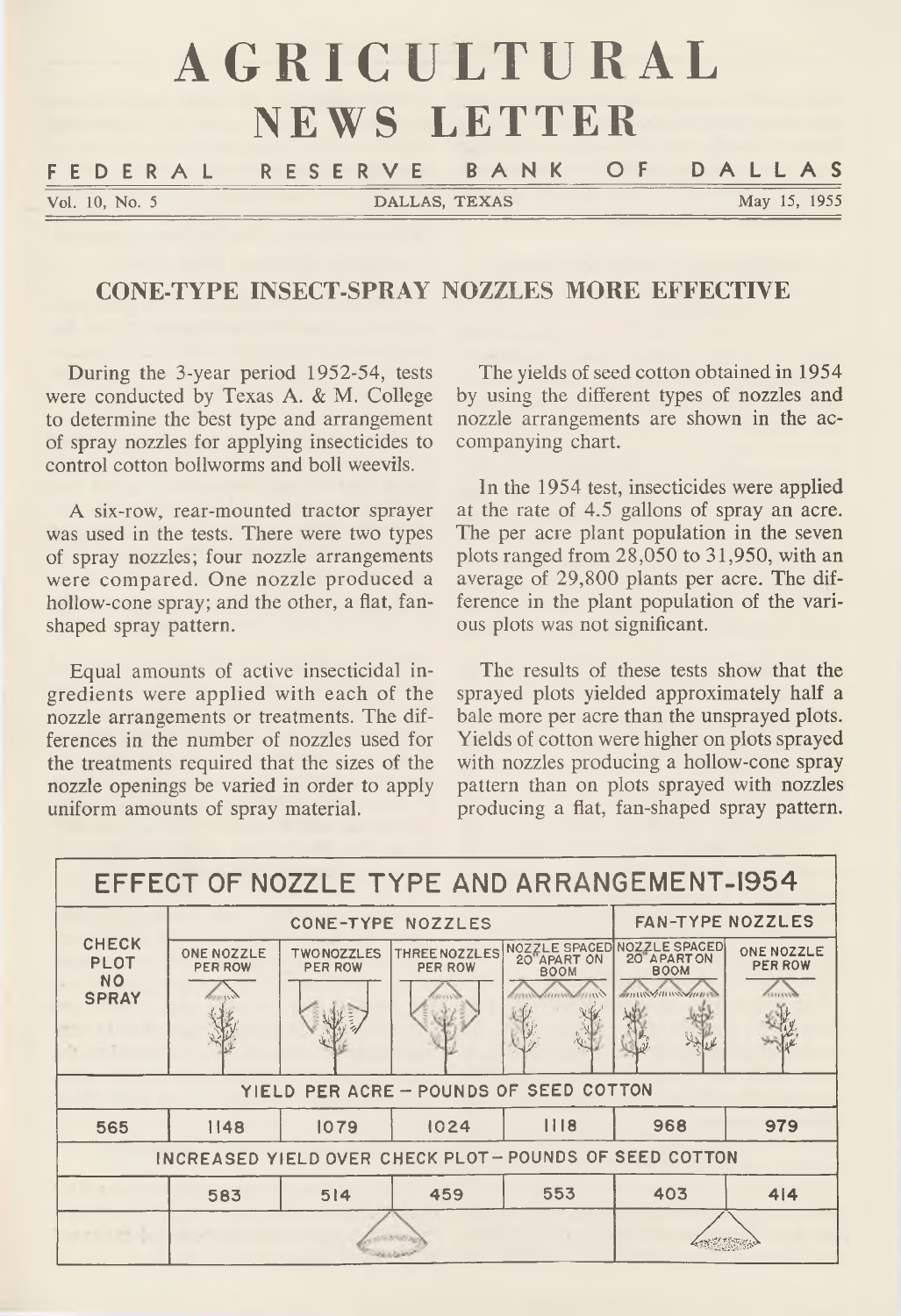Also, yields were greater when the insecticide was applied with one hollow-cone spray nozzle directly over the cotton row than when it was applied with two or three hollowcone spray nozzles to the top and sides of the row of cotton plants.

## **Additive for Milk-Replacer Formulas**

A discovery by R. E. Leighton of the Texas A. & M. College Dairy Husbandry Department will make it possible for newborn calves to be raised more economically and safely.



An additive for milkreplacer formulas has been developed which provides needed fat and, at the same time, prevents scours. The material is a derivative

from a by-product of vegetable-oil refining.

Feeding a calf whole milk costs about 50 cents per day, while the formula with the new antiscour additive costs about 15 cents per day. The change from colostrum milk to the milk-replacer formula can be made abruptly.

Earlier tests using a replacer formula showed that calves gained better and more steadily than when they were raised on whole milk. The replacement formula with the antiscour additive is being tested on calves to determine its effectiveness in promoting growth.

Mr. Leighton's replacement formula now includes 55 pounds of dried skim milk, 35 pounds of dried whey, 10 pounds of antiscour additive, 1 pound of an antibiotic source, and about *lA* pound of stabilized vitamin-A source.

*The highest forage yields by Sudan in 3 year tests at the Blackland Experiment Station near Temple were made by Tift, Piper, and Sweet strains.*

*Field counts to determine insect infestation should be the guide for determining whether control measures are needed on insect-infested small grains.*

### **Low-Calcium, High-Phosphorous Diets Reduce Milk Fever**

Cows fed a low-calcium, high-phosphorous diet a month before freshening are less susceptible to milk fever, says E. E. Anderson, dairy specialist at New Mexico A. & M. College.

Scientists believe that milk fever is caused by a shortage of calcium in an animal's blood stream shortly after calving and that the parathyroid glands help regulate the distribution of calcium between the bones and the blood. A cow needs large amounts of calcium when she is being milked, but, at other times, less calcium is required and the parathyroid glands become inactive.

When a calf is born, there is a heavy and sudden withdrawal of calcium from the cow's blood. Because the glands do not adjust readily to this sudden change, proper regulation of the calcium supply may not take place rapidly enough and the cow may get milk fever. Lowering the amount of calcium in the feed a month prior to freshening forces the glands into action in order to build up calcium in the blood.

Under actual farm conditions, cows were tested in a herd which had been particularly troubled by outbreaks of milk fever. None of the cows fed a low-calcium diet of oat hay, barley, and phosphorous supplement for 30 days before calving showed any symptoms of milk fever. In the herd used as the control group, several of the cows fed a highcalcium alfalfa diet contracted milk fever.

#### **Tips on Coastal Bermuda**

Coastal Bermuda grass offers an excellent opportunity to increase forage production in areas where it is adapted and managed properly, according to E. M. Trew, Exten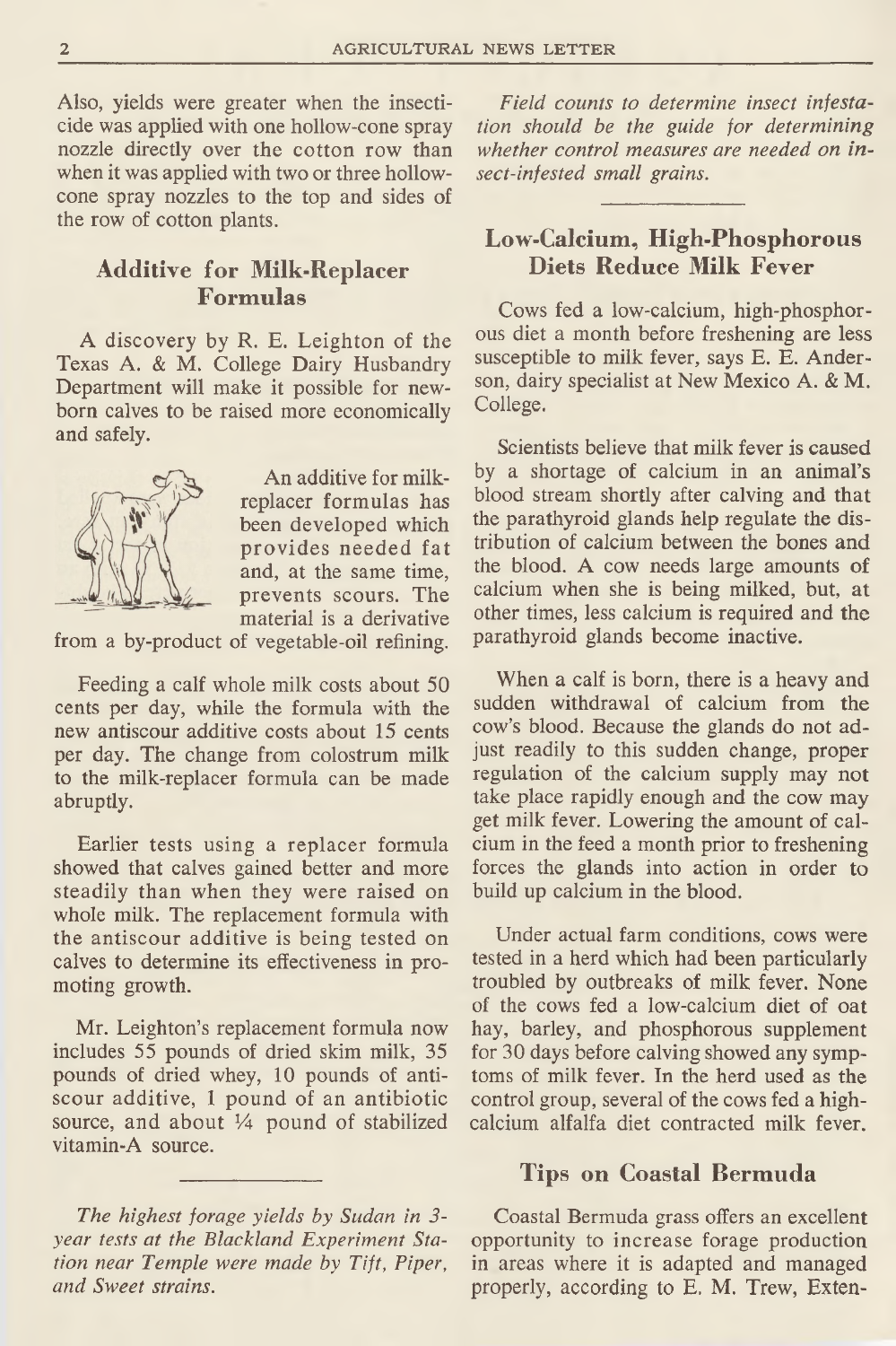sion pasture specialist at Texas A. & M. College.

The advantages of the taller-growing Coastal Bermuda grass over the Common variety are as follows. Coastal Bermuda —

- ♦ Produces more hay or provides more grazing per acre.
- ♦ Is deeper-rooted and more droughttolerant.
- ♦ Makes a better hay plant because of longer and larger stems and leaves.
- Is more resistant to disease.
- ♦ Uses water and fertilizers more efficiently.
- ♦ Is established more quickly under good growing conditions.
- ♦ Provides grazing later in the fall.



Farmers should start with a small nursery plot and grow their own planting material. From 9 to 12 bushels of sprigs are required to plant an acre in rows 3-feet wide. Sprigs should be spaced 12 to 18 inches apart in the row for nursery

planting and not more than 3 feet apart for field-scale plantings.

Hand-drop the sprigs into a shallow furrow, pack the soil around them, cover the sprigs with 2 to 3 inches of soil, and then pack the soil again. Coastal Bermuda sprigs should be planted in moist soil or watered after planting.

Coastal Bermuda gives exceptional response to fertilizer and produces well under "medium fertility" but does not grow satisfactorily on poor soils. Best results are obtained by planting sprigs in a clean seedbed. Coastal Bermuda sprigs should not be planted in sods of Common Bermuda, Dallis, or other established grasses.

#### **Reseeded Ranges Profitable**

The reseeding of ranges should be planned as carefully as a cash crop, states G. O. Hoffman, Extension range specialist of Texas A. & M. College.

Many Texas ranchmen have felt that reseeding is not profitable. Reseeding attempts have failed as a result of planting at the wrong time, improperly prepared seedbeds, lack of seedling protection and weed control, and grazing reseeded pastures before plants become well established.

It is recommended that new grass not be grazed the first year or until the plant crowns are at least 1 inch in diameter. Pastures should be grazed only after new grasses have a firm foothold, and then care should be taken not to overgraze them.

Seeding of adapted grasses gives the quickest response in fields that have been out of cultivation for long periods. The grasses should be planted in rows and packed with a roller or cultipacker. The best time to reseed in west Texas is April, May, or June.

The range specialist advises farmers that, if as much as 15 percent of the native key grasses are still present, deferred grazing is a better and cheaper method of improving pastures than reseeding.

## **Plan Now for Grain Harvest**

Farmers should plan now for the storage space they will need for grain crops this year, advises W. S. Allen, Extension agricultural engineer of Texas A. & M. College.

The grain producer should consider his acreage and crop prospects and check the availability of storage space at local com-